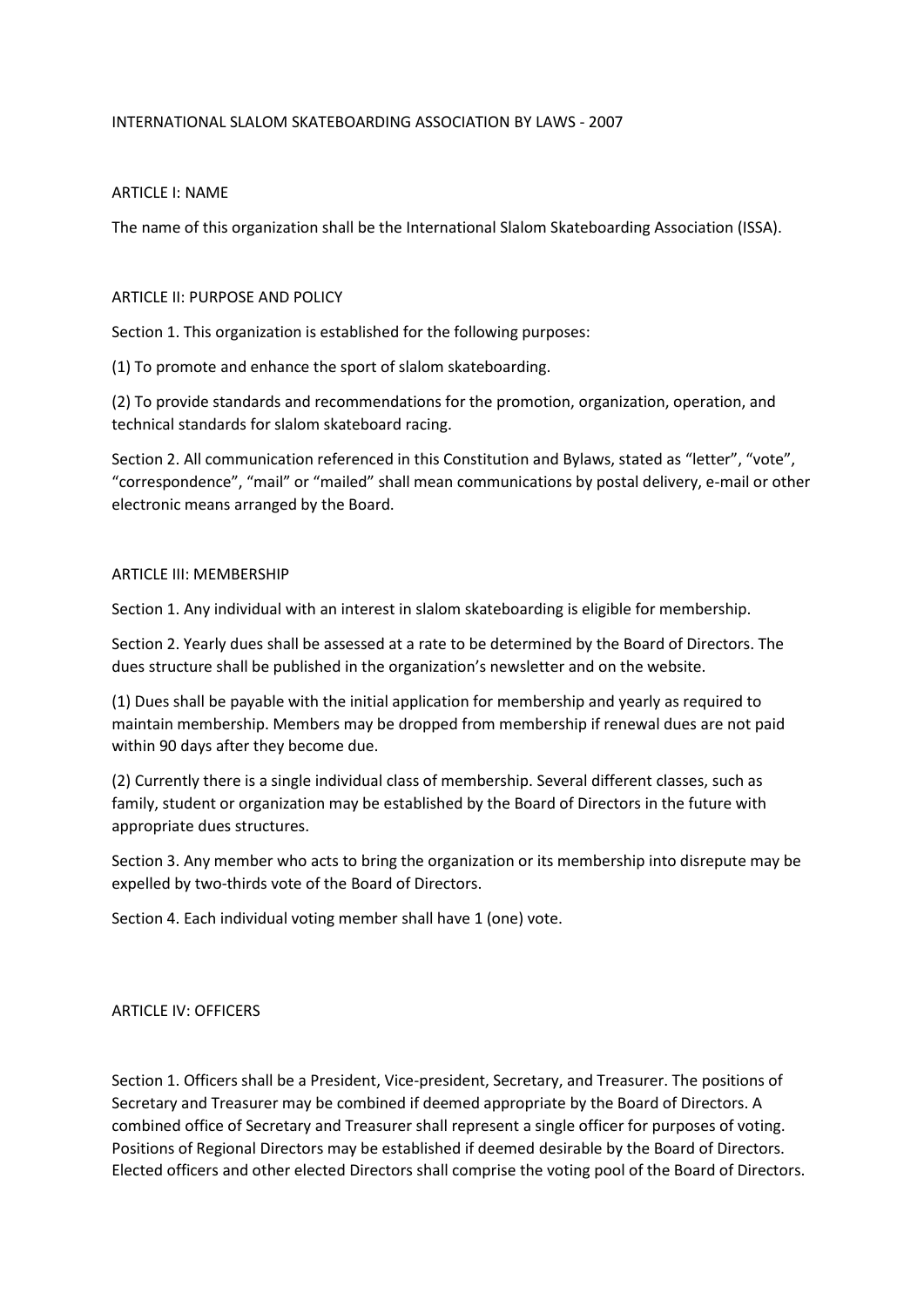Section 2. Officers and all other Directors, if any, shall be elected for a two-year term. The President and Vice-president shall serve a maximum of two consecutive two-year terms.

Section 3. No member shall hold more than one elective office at a time, except if the offices of Secretary and Treasurer have been combined.

Section 4. Any vacancy occurring in an office prior to the next election shall be filled for the unexpired term by appointment by the President, with the approval of a majority vote of the remaining members of the Board of Directors.

Section 5. Any officer with outside interests that may appear to conflict with any organization issue under consideration shall identify that interest and be excused from voting on the issue.

Section 6. The duties of the officers are:

President: To preside at all meetings of the organization; sign checks in the absence of the Treasurer; have general supervision over the activities of the organization; prepare a draft plan of goals to be accomplished in the year for publication by the Board of Directors.

Vice-President: To perform all the duties of the President in case of the latter's absence or disability; oversee the activities of the Standing

Committees; perform special assignments as may be deemed necessary by the President.

Secretary: To take minutes of all meetings including those of the Board of Directors; be responsible for official correspondence; maintain the permanent membership and other non-financial records of the organization; accept, validate, count votes cast and provide all election results to the Board of Directors.

Treasurer: To receive and deposit all monies in a bank or banks as designated by the Board of Directors, disburse funds as ordered by the Board of Directors; maintain the financial accounts of the organization and submit status reports as requested; submit a financial report to the members at the conclusion of the year; maintain the permanent financial records of the organization.

# ARTICLE V: BOARD OF DIRECTORS

Section 1. The officers of the organization and the elected Board Members shall constitute a Board of Directors, established to assist in furthering the aims of the organization. The President of the organization shall preside as Chairperson of the Board of Directors.

Section 2. Meetings of the Board of Directors shall be held quarterly, as a minimum, and as scheduled by the President. Special meetings of the Board of Directors may be held when requested by twenty or more members or three or more members of the Board of Directors.

Section 3. The presence in person (or via electronic participation on the established electronic meeting forum) of a majority of its members shall constitute a quorum at any meeting of the Board of Directors.

Section 4. The Board of Directors shall make all decisions regarding the business and affairs of the organization, and set policy as may be required, except on those issues presented to the membership as a whole for vote. They shall keep the membership informed of their actions through publication in the quarterly newsletter.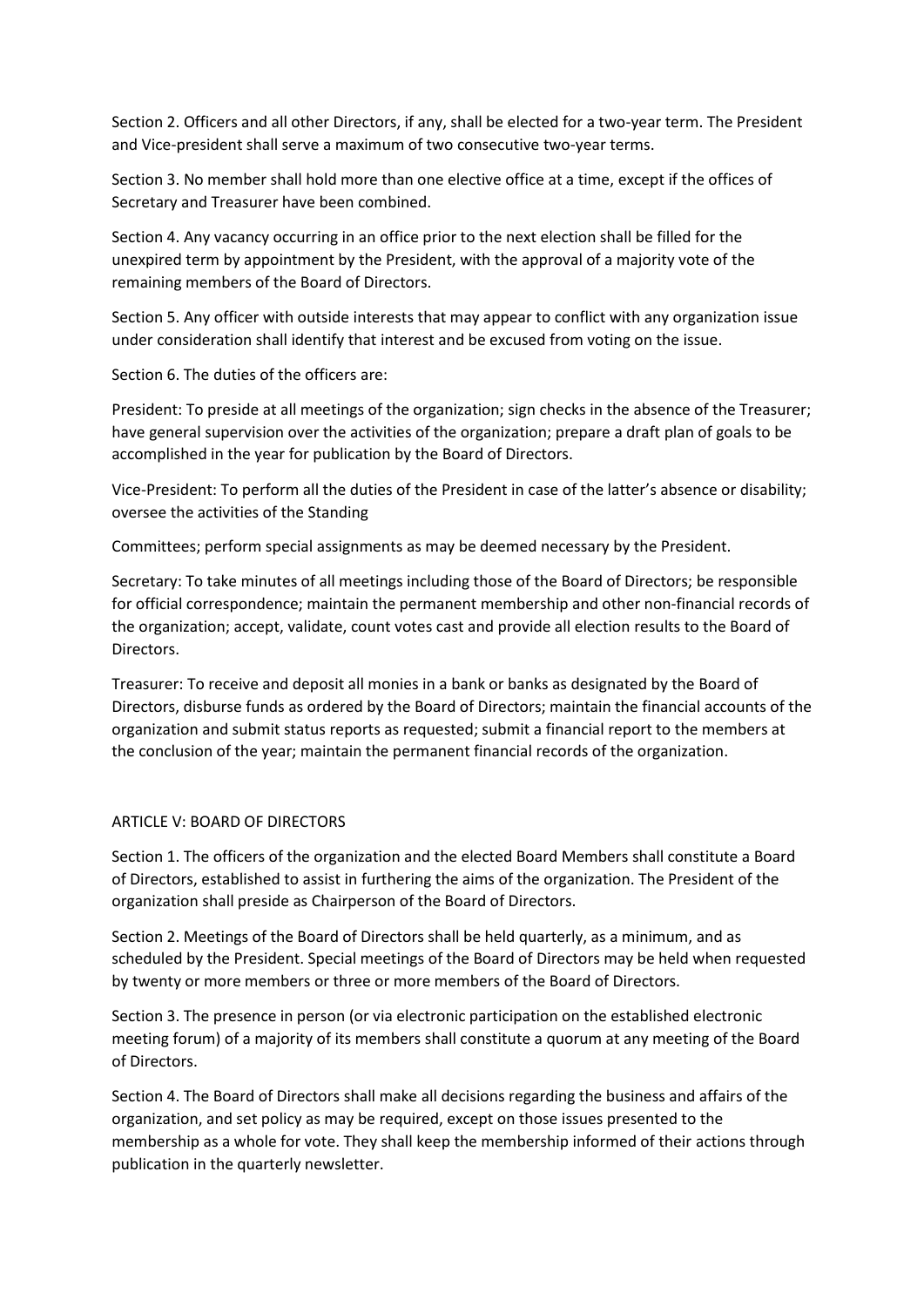# ARTICLE VI: NOMINATIONS AND ELECTIONS

Section 1. Opening of nominations for office shall be announced in the July issue of the newsletter for the year of election. Any member in good standing is eligible to run for office. The member should submit a statement giving background and qualifications for the office desired. These materials are to be received by the Secretary before September 15th of election years. Each statement shall be acknowledged when received. Nominations by petition may also be made. The petition shall be signed by at least three members and have the approval of the candidate proposed. Nominating petitions shall also include a statement of background and qualifications for the office desired. Summaries of these statements and candidate position comments shall be published in the October issue of the newsletter. Both statements and candidate position comments shall be published on the ISSA website by October 15th of each election year.

Section 2. If no nominee names are received by September 15th, the outgoing officers shall be responsible for placing at least one nominee on the ballot for their position. In all cases the individuals nominated must agree to serve if elected.

Section 3. Ballots for the biennial election of officers shall be included with the October issue of the newsletter on the year of election.

Voting may be by return mailing of the ballot or by email to the Secretary or by voting on the website. The voting period shall end on December 20 of the election year. Results shall be published on the website and in the January newsletter of the following year. The newly elected officers shall assume their responsibilities January 1st.

Section 4. Election of each officer shall be by a majority of votes cast.

# ARTICLE VII: MEETINGS AND VOTING

Section 1. Because of the widespread physical locations of the members it is not practical to schedule regular meetings of the entire membership. Special meetings may be held in conjunction with major events in the slalom skateboarding world.

Section 2. Elections may be held on matters of major importance. Ballots shall be mailed to all dues paid members. Voting shall be by return mailing of the ballot or by email to the Secretary or by voting on the website. A simple majority of votes cast shall indicate approval or disapproval of the matter submitted to the membership and shall represent the decision of the entire membership.

# ARTICLE VIII: COMMITTEES

Section 1. Standing committees may be established by the President as approved by a simple majority of the Board of Directors.

Chairpersons shall be appointed by the President with a simple majority approval of the Board of Directors.

Section 2. Ad hoc committees to further the affairs of the organization may be appointed by the President as may be desirable.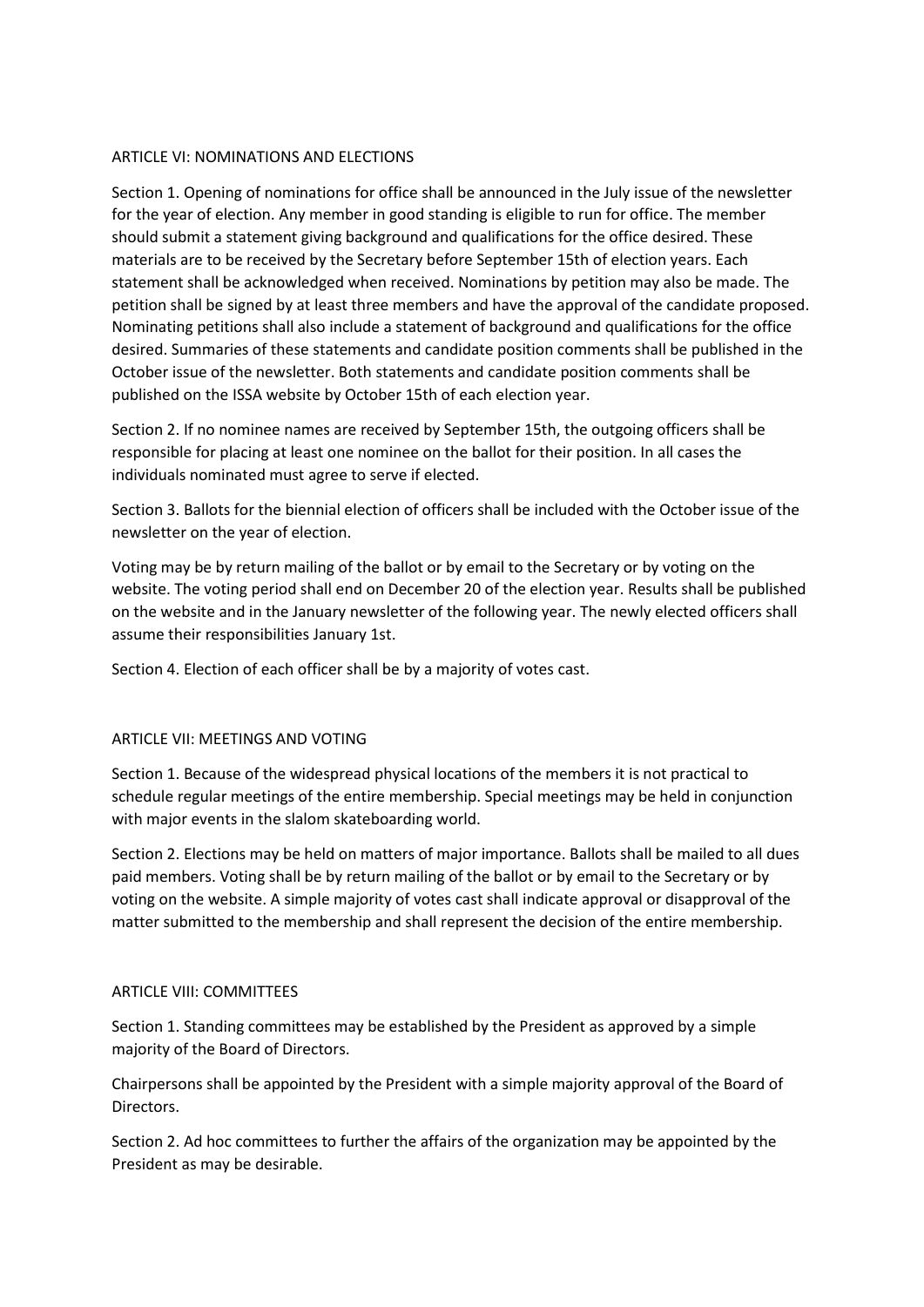# ARTICLE IX: PUBLICATIONS

Section 1. Publications of the ISSA must be approved by an officer or a member of the Board of Directors.

## ARTICLE X: INTERNET COMMUNICATIONS

Section 1. The Internet Communication Committee shall prepare an Internet website that shall include, but not be limited to, identification

and contact information of officers and committee chairmen, a channel for transfer of information and education concerning slalom skateboarding. The committee shall provide the means to allow members to vote in all elections. Other information gathering and dissemination using Internet and World Wide Web techniques may be used as appropriate.

Section 2. The Webmaster of the website shall chair the Internet Communication Committee and shall appoint staff as may be necessary.

The Webmaster shall be responsible for website content and shall forward all election votes cast on the website to the Secretary in a timely manner.

Section 3. The Treasurer shall provide the Webmaster with a fund to cover publication and Internet services provider expenses. The Webmaster shall be reimbursed for any reasonable and proper expenses incurred in the conduct of his work in that position.

Section 4. Any funds received by the Webmaster from advertisers, if any, or members or nonmembers shall be forwarded to the Treasurer.

# ARTICLE XI: PARLIAMENTARY AUTHORITY

The conduct of this organization shall be governed by these Rules of Order. In case of any conflict with the Constitution and Bylaws, the Constitution and Bylaws shall take precedence.

#### ARTICLE XII: AMENDMENTS

Section 1. Any member may submit a proposed amendment to these Bylaws to the Secretary for consideration by the Board of Directors for submission to the membership for vote. If rejected, the submitting member shall receive a written reply giving the reasons for the Board's action.

Section 2. Upon approval by the Board of Directors, a proposed amendment shall be submitted to a vote of the membership by identical means as prescribed for officer elections.

Section 3. An amendment shall become effective when approved by a two-thirds majority of member votes cast.